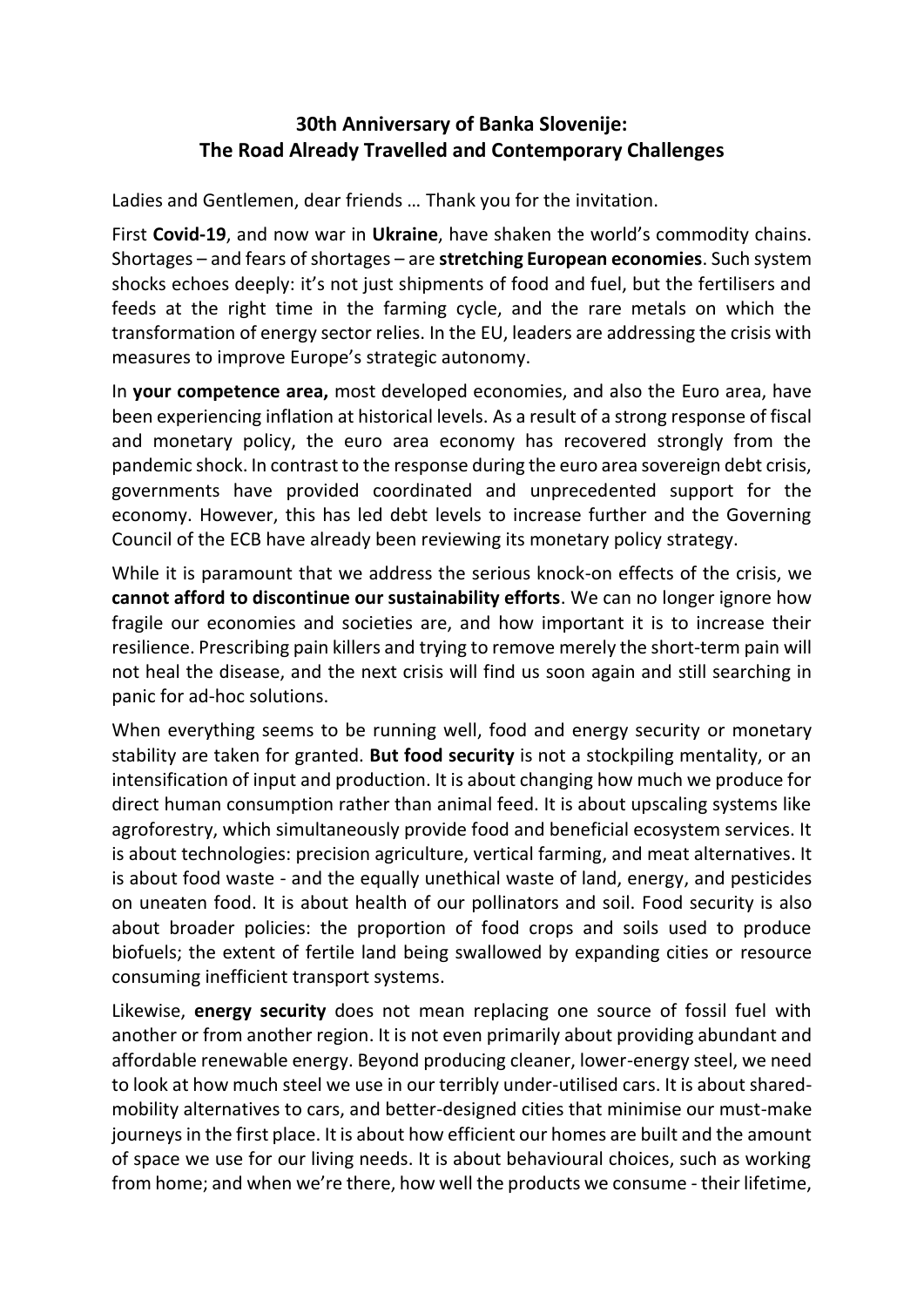upgradability, reparability, and recyclability - supports us in those choices. It is about energy used to produce the clothing we are wearing or, even worse, not wearing.

And as you know better than me, **monetary stability** is not only about immediate needs to supervise and control the inflation pressures, but it is also about all the challenges you face due to financial sector aspiration for higher profits, and in a role, you must play to help the needed transformation of our real economy.

This multiple approach may seem a long way from the economic counter-offensive the single, swift response - that political and media logic demands. But it is less strange to those working to hold back the underlying planetary crisis. Here, the cumulative effect of many positive, system-changing decisions is almost the only thing keeping a stable and safe world within reach. While dealing with acute challenges, we are also facing an **emerging chronical and systemic environmental and social crisis** due to the overuse of natural resources and uneven and unfair distribution of their benefits. The triple planetary crisis (climate, biodiversity, and pollution) is making **instability the norm**.

**Natural resources** are at the heart of our environmental and human health challenges. The use of materials - fossil fuels, metals, minerals, biomass, everything we extract from the Earth - has tripled since 1970 and accounts for a huge share of greenhouse gas emissions. In overusing Earth's resources, and by distributing the benefits unfairly, our economic model is taking far more than the planet can sustainably give.

In recent decades, resource use has significantly improved living standards and wellbeing in many parts of the world, but this now comes at an unprecedented cost to climate, environment, and health. The problem is that humankind has **never separated out economic growth from ever-rising demand for resources.** As a result, we are now overstepping planetary boundaries, and locking ourselves out of the safe operating space in which human societies evolved.

We must instead **link resource use to fundamental human needs and optimize the systems that deliver them**. We do not need a car, we need mobility, we do not need a chair, we need to sit comfortably, we do not need a fridge, we need fresh, healthy food. So much extracted material goes into under-utilised cars, inefficiently built cities, and poorly maintained machinery. If we look at our production and consumption through the lens of natural resource use, we can start to look at the transformation of the whole system, not just of a specific sector. We need to reject the assumption that these systems need to be so resource intensive.

As a university student, I was taught that **economic theory** is based on the rational behaviour of consumers and producers: the more we produce at the lowest possible price, the higher the capital returns and GDP growth. But what if the whole economic system was at fault? Undervalued human capital and, in many cases, not valued natural capital by our markets, are leading to systemic social and environmental imbalances. Imagine that for example, **Mercator customer**, would enter the food shopping centre and not pay, at least not pay the full price, for the things taken home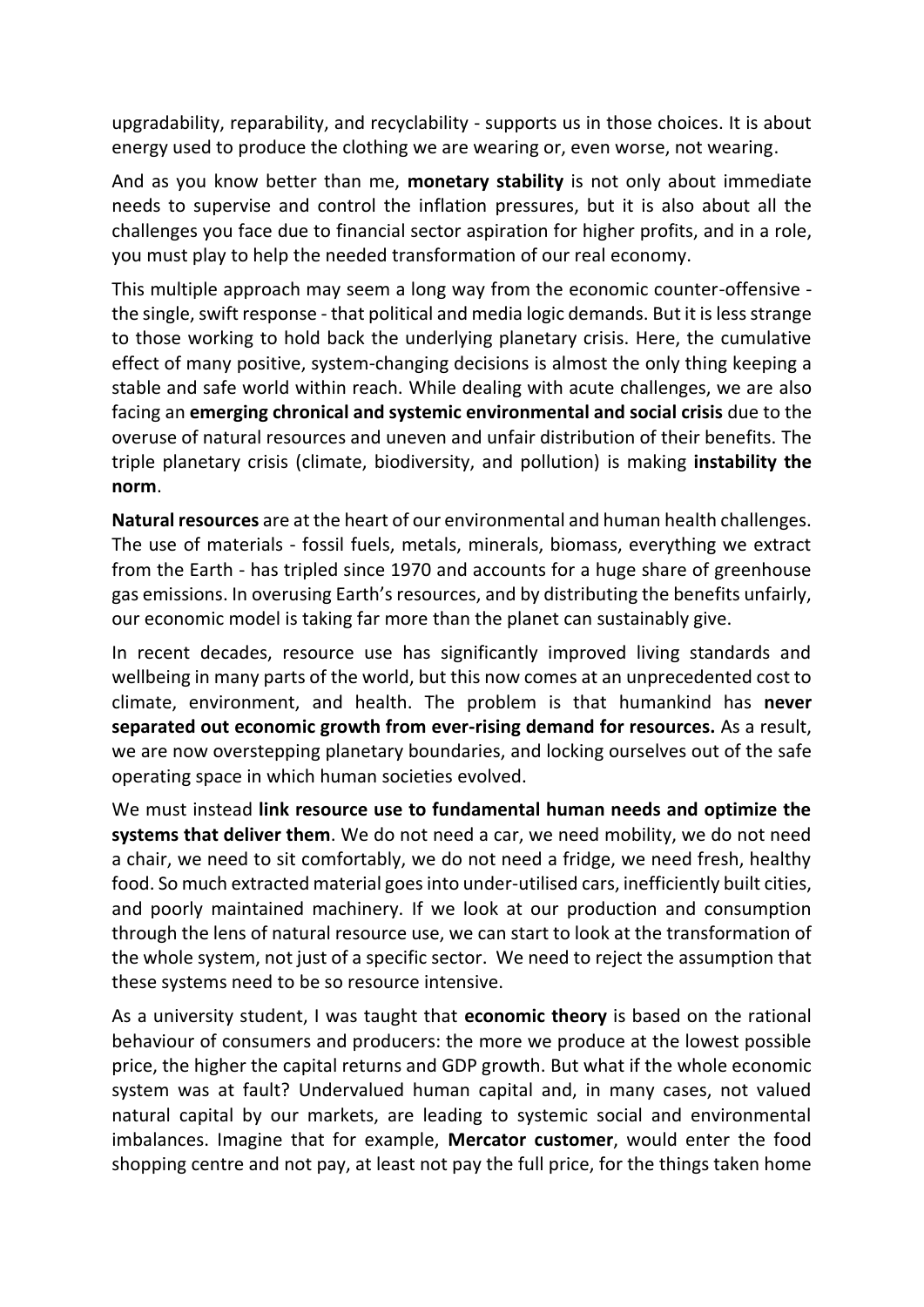... Mercator would soon get bankrupt. The same is happening to nature. Nature is a large eco-system getting bankrupt due to our behaviour. Our short-term rational behaviour is leading to a long-term irrational "charming mass suicide" as Arto Paasilinna titled one of his excellent novels.

Our international efforts to fight the climate crisis remain **focused on, and driven by, the supply side.** This, the recent IPCC report<sup>1</sup> warns, will fail to limit warming to 1.5C. But authors add that demand-side mitigation could reduce global GHGs in some sectors by up to 70% by 2050.

More fundamentally, demand-side measures get us closer to the **human questions of responsibility and equity**. High-income regions, including Europe, must take the lead. Resource efficiency should thus be complemented with sufficiency-based policies.

Until then, ambitious policies such as the EU's Green Deal and the UNFCCC's targets face an **uphill battle** to implement incentives and regulations to change our production and consumption patterns. Sending policy signals one way, and market signals the other, is creating confusion (not to mention intense lobbying by companies that fear the loss of profitable markets). It's time to stop signalling to producers that destroying natural capital is free of charge. Time to stop contradictory messages to consumers, who still routinely pay more for food with a low environmental impact, instead of the reverse.

Dear friends, we are in an **unprecedented time,** on many levels. While challenging, this is also a great opportunity to create positive lock-ins for more resilient, fairer, and healthier economic models, for both people and planet. The **European Green Deal** is clear in its vision and ambition, aiming not only to reach net-zero emissions, but also to decouple economic growth and human wellbeing from emissions and resource use. While decreasing inequality, it aims leaving no one behind. This is EU's new 'growth strategy' rather than the new environmental and climate package, mainstreaming sustainability across all policy areas.

This gives a clear message also to **private banks and European public financial institutions** encouraging them to redefine priorities and offering stability to sustainable investors. Economic activity depends on investment; therefore, **investors have enormous power** to determine the type of economic activity taking place. Currently, financial flows towards natural assets and sustainable economic activities are still dwarfed by financial flows which harm nature and contribute to climate change. Clearly, this balance needs to shift, and the direction is clear as pointed also by **Larry Fink, Chairman and CEO of BlackRock in January this year**, "The next 1,000 unicorns won't be search engines or social media companies, they'll be sustainable, scalable innovators – start-ups that help the world decarbonize and make the energy transition affordable for all consumers."

<u>.</u>

<sup>1</sup> Climate Change 2022, Impacts, Adaptation and Vulnerability, 2022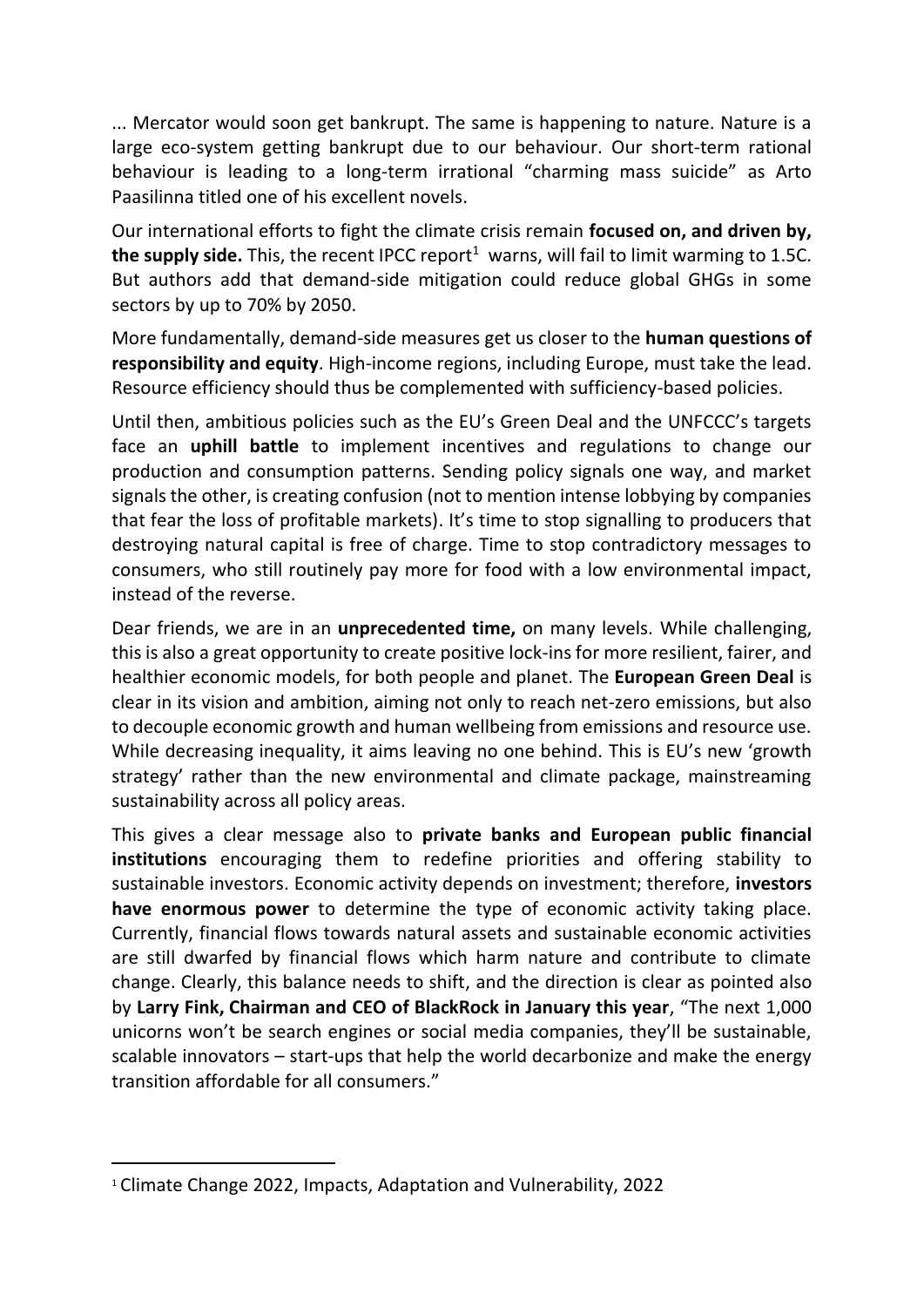**Private investors** often avoid greening portfolios, investing in opportunities like those highlighted above, stating that they have a duty to maximize short term return for their shareholders rather than to contribute to societal goals more broadly. It is not yet widely recognised that financial activity which serves the wellbeing of people – including the wellbeing of our planet – is what will ultimately drive sustainable returns for shareholders through providing long-term consistency and stability. What is needed is a better alignment **of short-term optimisation with longer-term needs.** It is not only the fiduciary duty of investors to act now to protect client assets, but there is also a ripe opportunity for the finance sector to champion sustainability leadership and shift the entire economy in a safer direction, which will best protect clients and ripe opportunity. Private investors have a crucial role in greening their portfolios through supporting innovative opportunities, but they are acting within a regulatory framework, which incentivises concentrated profit maximisation and does not always recognise environmental risk.

**Which leads me to the role of regulators of the whole financial system, to the Central Banks.** Thanks to your key roles in maintaining price stability and consumer confidence, and setting direction for private finance, central banks are privileged and uniquely positioned to facilitate this transition. Central banks are publicly owned institutions, whose mandates are set by their governments. So, you should reflect the long-term interests of the societies you serve.

**Central banks influence the economy in two major ways**: monetary policy and financial regulation. **Monetary policy** aims to control price stability, preventing massive inflation or deflation. This involves adjusting interest rates and buying and selling financial assets, like government bonds. And all that have a huge direct impact also on consumption and ultimately, it is linked to increased natural resource use. **Financial regulation** is another Central banks' major responsibility: micro-prudential, regulating individual financial institutions; and macroprudential, regulating the financial system. Macroprudential policy empowers central banks to maintain stability, preventing bubbles and economic shocks. You have a crucial role in setting the direction for private finance, determining how markets act, forcing markets to recognise and respond to real risks. The **topic of natural resource management** however is one that is not widely understood, and thus a key next step is in **understanding nature-related physical, transition and liability risks**. Given the stability focus being central banks' main aim, financing sustainable natural resource use should be a primary objective.

You have the **capacity to change your mandates** to cope with the most pressing challenges of the day. Some are already updating mandates to reflect central banks' role in combatting climate change and nature destruction. European Central Bank (ECB) has, for example, drawn up an ambitious climate action plan. Though it is an extremely encouraging signal, the ECB's climate action plan has received criticism for being too vague to effectively prevent financial flows to big fossil fuel users.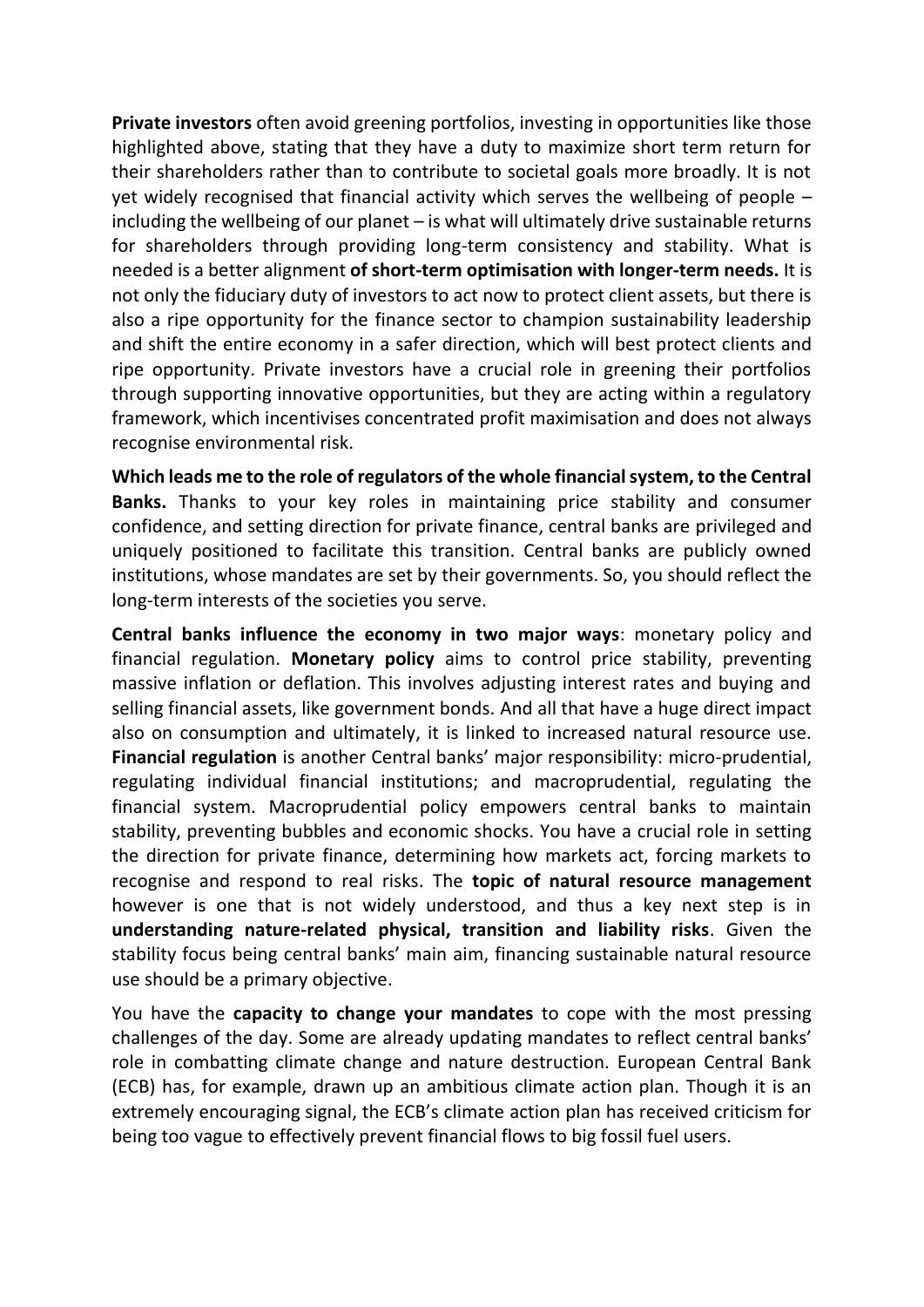Central banks have been also conducting **research and analyses to better understand the climate risks commercial banks face**. For instance, more than 50 central banks have banded together to form the 'Network for Greening the Financial System' (NGFS), which recently published climate scenarios to stress test the system. Building on this, the ECB and French Central Bank jointly conducted another economy-wide stress test and concluded that "**there are clear benefits in acting early. The short-term costs of the transition pale in comparison to the costs of unfettered climate change in the medium to long term**". The recent IPCC report is also clear "Containing warming to 2 degrees C would require actions that limit global economic growth by 1.3% to 2.7% by 2050. However, that loss would likely be outweighed by the overall economic benefit of limiting warming." Question more and more resonating among many is: How much **growth maximisation measured in GDP is still correlated with increasing wellbeing,** in particular in high and upper middle-income countries – the very countries who consume the most resources per person? We need to **rethink the north star leading our behaviour and our policies.**

What would need to be the **next steps linked to financial sector?** To encourage central banks, and the governments who determine their mandates, to fundamentally embed action on sustainable natural resource use, **we need to ask the right questions** of their next steps. Their overall objective is economic and societal stability; given the triple planetary crisis, this must mean responding to climate change and nature destruction. For monetary policy, can central banks go beyond their current commitments to prioritize investment which stimulates sustainable resource use? On the financial regulation side, can central banks make it a mandatory requirement for all financial institutions to publish credible transition plans aligned with the Paris and Glasgow goals and planetary boundaries? Can emission heavy investments be defined as too risky to be viable?

As mentioned, the financial system and the real economy are deeply connected, and dependent on one another. It is in the financial system's interests to operate in a manner which supports and protects our planet, while contributing to societal goals, ultimately supporting societal wellbeing and stability – which means ending support to unsustainable natural resource use. Real system change will require a broader conception of what value is. **Mark Carney**, ex-Governor of the Bank of England, discusses this in his 2021 book 'Value(s)'. He argues that market values, and an overreliance on market forces by governments and regulators, have led to a society that is unable to express what is important to it. He suggests seven key values – solidarity, fairness, responsibility, reliance, sustainability, dynamism, and humility – which lead to three elements of a good society: fairness between generations, income distributions, and life chances. He argues that governments who most overlooked these values were the least prepared for Covid-19, and that they are making the same mistake with climate change.

As you know Mark Carney also unveiled the **Glasgow Financial Alliance for Net Zero**  last April during the climate convention. In commenting developments since COP26 he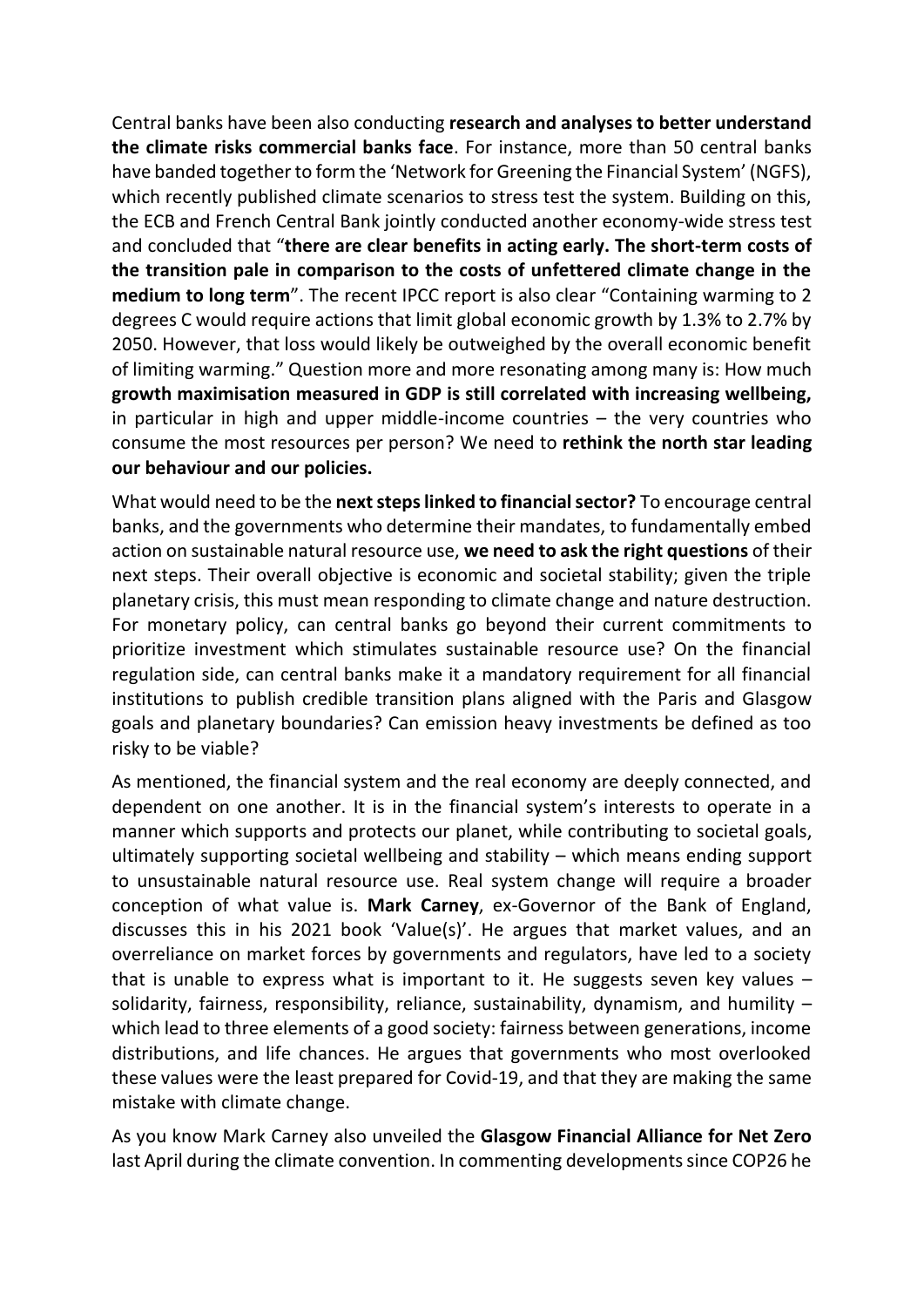agrees that Russia's invasion has hampered the pace of decarbonization, "because it will use up more of the carbon budget." But in the longer term, he insists, the war is convincing governments of the need to create energy security with domestic and renewable resources. He listed also very concrete recommendations that will emerge from the Alliance in June, around five pillars: how companies can create practical climate transition plans; how the financial sector can support a managed phaseout of high-emitting assets; how finance can find effective pathways for sectors such as steel, transport and agriculture, and measure progress there; how to tackle problems with the quality and availability of data; and finally, how financial groups can align their portfolios with net zero.

There is already a high level of agreement that a transition to a more sustainable society and economy has no reasonable alternative, but ultimately, it will be about the **speed and scale of the transition**. It will be about addressing key drivers and pressures that cause the challenges we are facing, about providing systemic perspective to guide decision-making, and about channelling sufficient investments aligned with recovery needs to support the transition. Financial sector, central banks in particular, are playing, and will play a central role, also in the future. What is needed now from central bank strategies is greater precision on how their action on the planetary crisis and its drivers can have maximum impact.

## **To conclude.**

**Making our fragile economies and societies more sustainable and resilient is our best defence against any future crises.** In the longer term, food and energy security or monetary stability are not about opening a new economic front. They are, first of all, about **reassessing our values, rethinking our economies and reducing overconsumption**. Standards and behaviour patterns linked to the current economic model were set by high-income countries. We are ethically bound to show the world that we are willing and able to change a reality we created, and to lead the essential transition – at home and globally.

The map of **resource use still shows the shadows of an imperialist world,** where wealthy nations pursue their ambitions at the expense of others. A more stable and sustainably prosperous future will mean shifting to an era of responsible resource use, where benefits are more fairly shared, mitigating resource fragility and strengthening our preparedness and resilience. The more we avoid these strategic, sometimes difficult decisions, the more likely is that that we will soon face them again. For **The Future We Want** we need a **system-based approach**: minimising trade-offs and future lock-ins and maximising co-benefits and synergies among all our efforts. Focusing only on cleaning the current production systems will unfortunately not be enough. We must enter the untapped territories of the needed deep system transformation. If we want to avoid extinction of elephants in nature, we need to extinct elephants in the rooms.

According to the **Dasgupta Review,** our unsustainable engagement with Nature can be traced to institutional failure and the failure of contemporary economics to